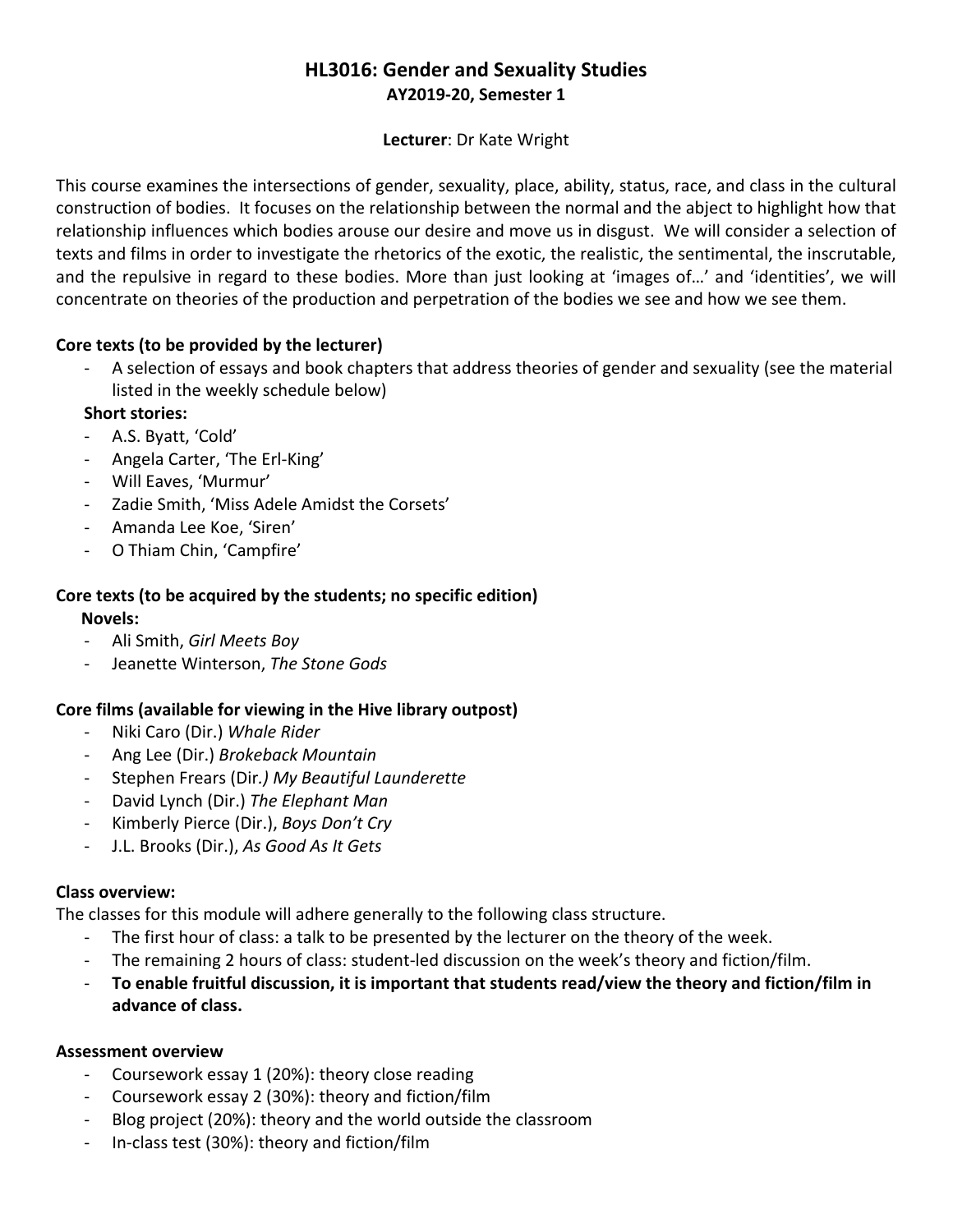| <b>Week</b> | <b>Topics</b>                                           | <b>Theory/Fiction/Films</b>                                                                                                                                                                                                                                           |
|-------------|---------------------------------------------------------|-----------------------------------------------------------------------------------------------------------------------------------------------------------------------------------------------------------------------------------------------------------------------|
| 1.          | Module introduction                                     |                                                                                                                                                                                                                                                                       |
| 2.          | Historicising/Socialising the<br>Body                   | Theory:<br>Michel Foucault, 'We "Other Victorians"', from<br>The History of Sexuality<br>Judith Butler, 'Performative Acts and Gender<br>Constitution'<br>Fiction (short stories):<br>Will Eaves, 'Murmur'<br>Zadie Smith, 'Miss Adele Amidst the Corsets'            |
| 3.          | <b>Feminist Heroines:</b><br><b>Reforming Womanhood</b> | Theory:<br>Simone de Beauvoir, 'Introduction', from 'Facts<br>and Myths', The Second Sex<br>Hélène Cixous, 'The Laugh of the Medusa'<br>Film:<br>Niki Caro (Dir.), Whale Rider<br>$\bullet$                                                                           |
| 4.          | Female/Feminine/Femininity                              | Theory:<br>Luce Irigaray, 'Women on the Market', from This<br>Sex<br>Susan Bordo, 'Reading the Slender Body', from<br>Unbearable Weight: Feminism, Western Culture<br>and the Body<br>Fiction (short stories):<br>A.S. Byatt, 'Cold'<br>Angela Carter, 'The Erl-King' |
| 5.          | Male/Masculine/Masculinities                            | Theory:<br>Antony Easthope, 'The Masculine Ego', from<br>What a Man's Gotta Do: Masculine Myth in<br>Popular Culture<br>Anne Fausto-Sterling, 'How to Build a Man'<br>Film:<br>Ang Lee (Dir.), Brokeback Mountain                                                     |
| 6.          | Heterosexuality/Homosexuality                           | Theory:<br>Judith Butler, 'Imitation and Gender<br>Insubordination'<br>Donald E. Hall, 'A Brief, Slanted History of<br>Homosexual Activity', from Queer Theories<br>Fiction (novel):<br>Ali Smith, Girl Meets Boy                                                     |
| 7.          | Queering the Subject<br><b>RECESS WEEK</b>              | Theory:<br>Alexander Doty, 'There's Something Queer Here',<br>from Making Things Perfectly Queer<br>Eve Sedgwick, 'Queer and Now', from Tendencies<br>Film:<br>Stephen Frears (Dir.), My Beautiful Launderette                                                        |